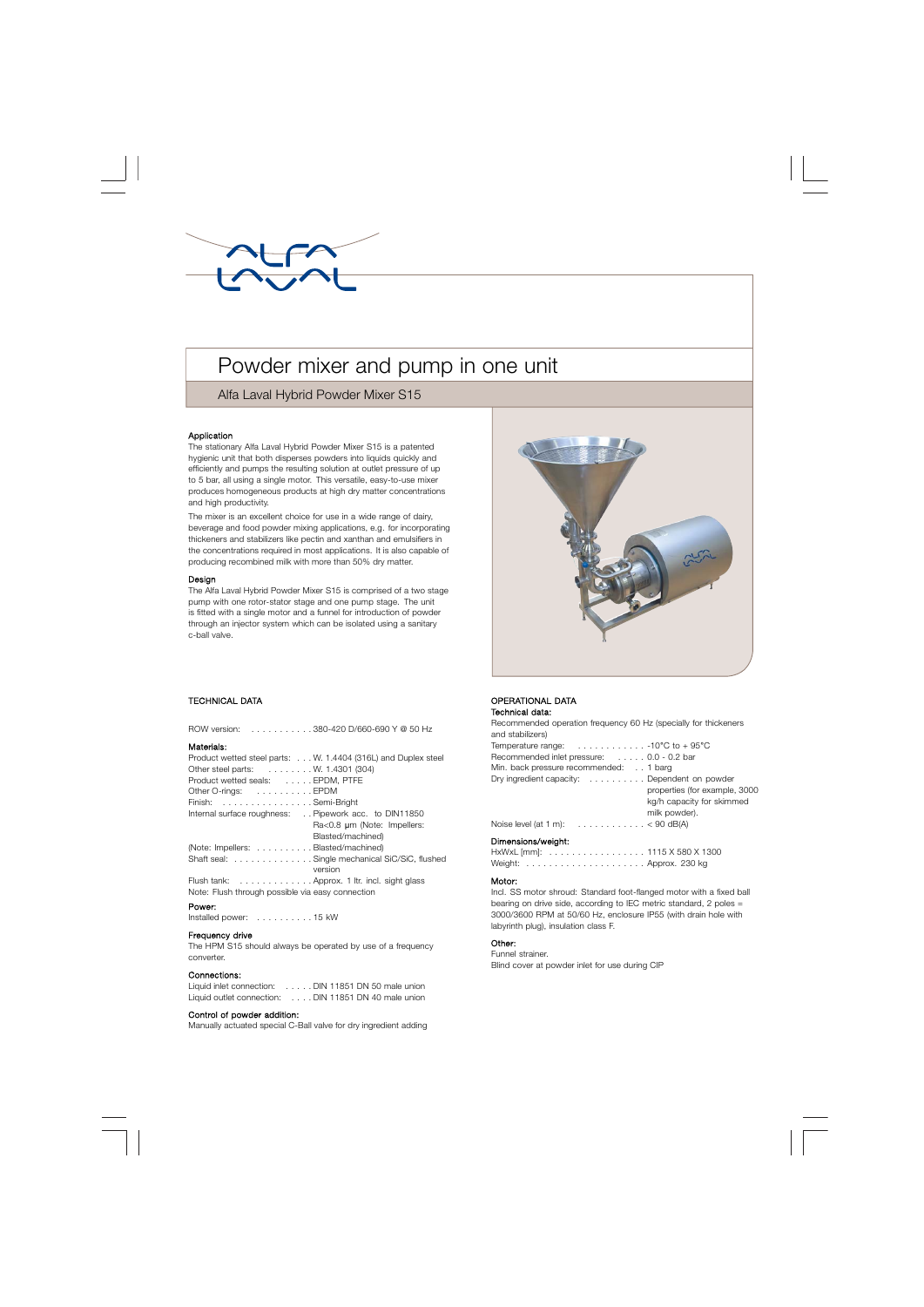#### **Benefits**

The Alfa Laval Hybrid Powder Mixer S15 provides a lower total cost of ownership of a powder-mixing system by combining powder mixer and pump function in one unit, thereby reducing installation costs. The system also allows the introduction of additional pressure-drop producing equipment downstream of the powder mixer, such as valves, heat exchangers, etc. without the necessity of installing an additional pump for boosting pressure. In addition, the simple design of the system keeps maintenance costs low. Furthermore, for a mixing application in a batch tank, the powder mixer can be configured in combination with an Alfa Laval Rotary Jet Mixer in such a way that the Hybrid Powder Mixer delivers the flow and pressure needed for the Rotary Jet Mixer.

#### Operation of the Alfa Laval Hybrid Powder Mixer S15

The two-stage inline Hybrid Powder Mixer is installed in a recirculation loop connected to a batch tank. After adding liquid ingredients to the tank, the Alfa Laval Hybrid Powder Mixer S15 is used to circulate the liquid over the tank. To provide high-efficiency mixing in tanks with volumes larger than 1 - 2 m<sup>3</sup> it is recommended to install an Alfa Laval Rotary Jet Mixer in the tank by connecting it to the end of the circulation pipe.

Before powder is added in to the funnel, we have to make sure that no air is in the circulation pipe and a minimum pressure of 1 bar is build up after the HPM. After powder is introduced in the funnel, the C-Ball valve under the funnel is opened. The valve is the only component that the operator must control during introduction of the powder. The injector positioned under the valve creates an under pressure in the funnel outlet, drawing the powder into the rotor-stator stage of the pump and blending the powder and liquid into a homogeneous mixture. The impeller in the second stage of the pump transfers the powder-liquid mixture back to the tank while part of the powder-liquid mixture is sent through the injector creating the under pressure in the funnel outlet, which enables the suction of the powder into the liquid.

When mixing is complete, the Hybrid Powder Mixer may be used as a discharge pump or, when used with the Alfa Laval Rotary Jet Mixer, as a CIP forward pump – depending on the size of the tank and Rotary Jet Mixer - to clean the tank interior.



#### Pump Curve for the Alfa Laval Hybrid Powder Mixer S15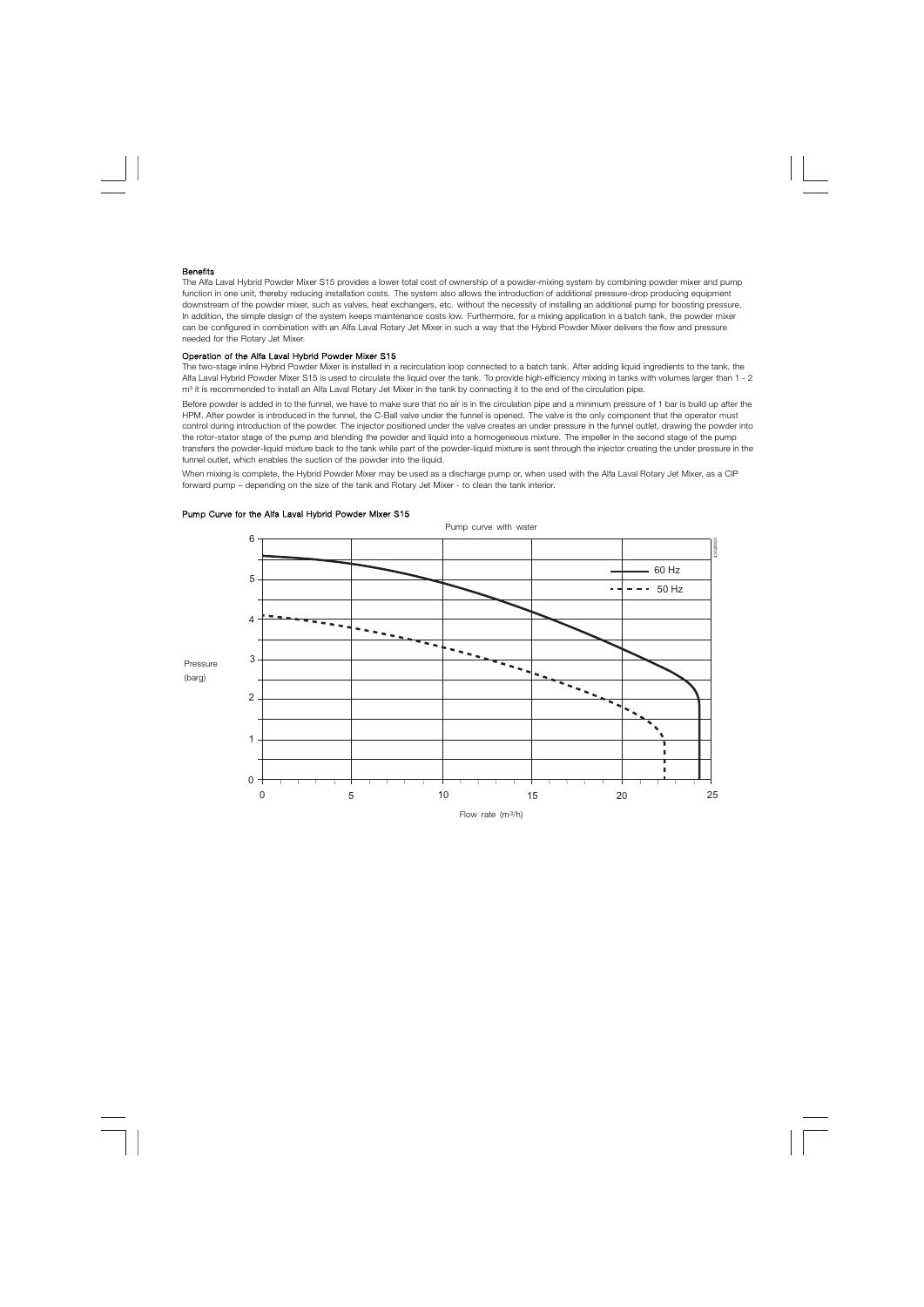#### Example of setup with the Alfa Laval Hybrid Powder Mixer S15 and an Alfa Laval Rotary Jet Mixer